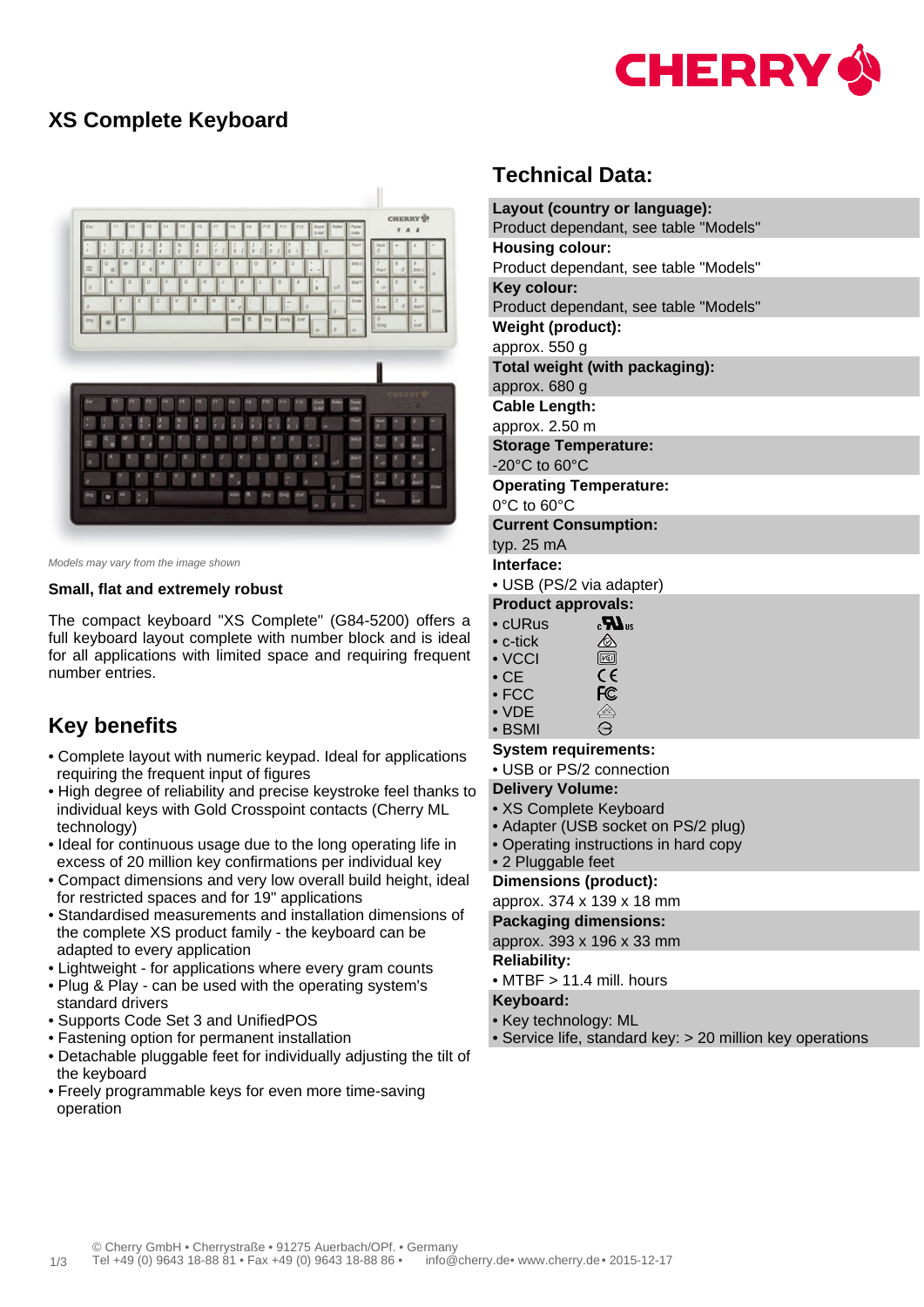



- Inscription technology: Laser
- Inscription layout: Standard

• Number of Keys: Product dependant, see table "Models"

## **Packaging Unit:**

- Number of products in the master package: 21
- Number of master packages per pallet: 12
- **Warranty:**
- 2 years

Errors, technical changes and delivery possibilities excepted. Technical information refers only to the specifications of the products. Features may differ from the information provided.